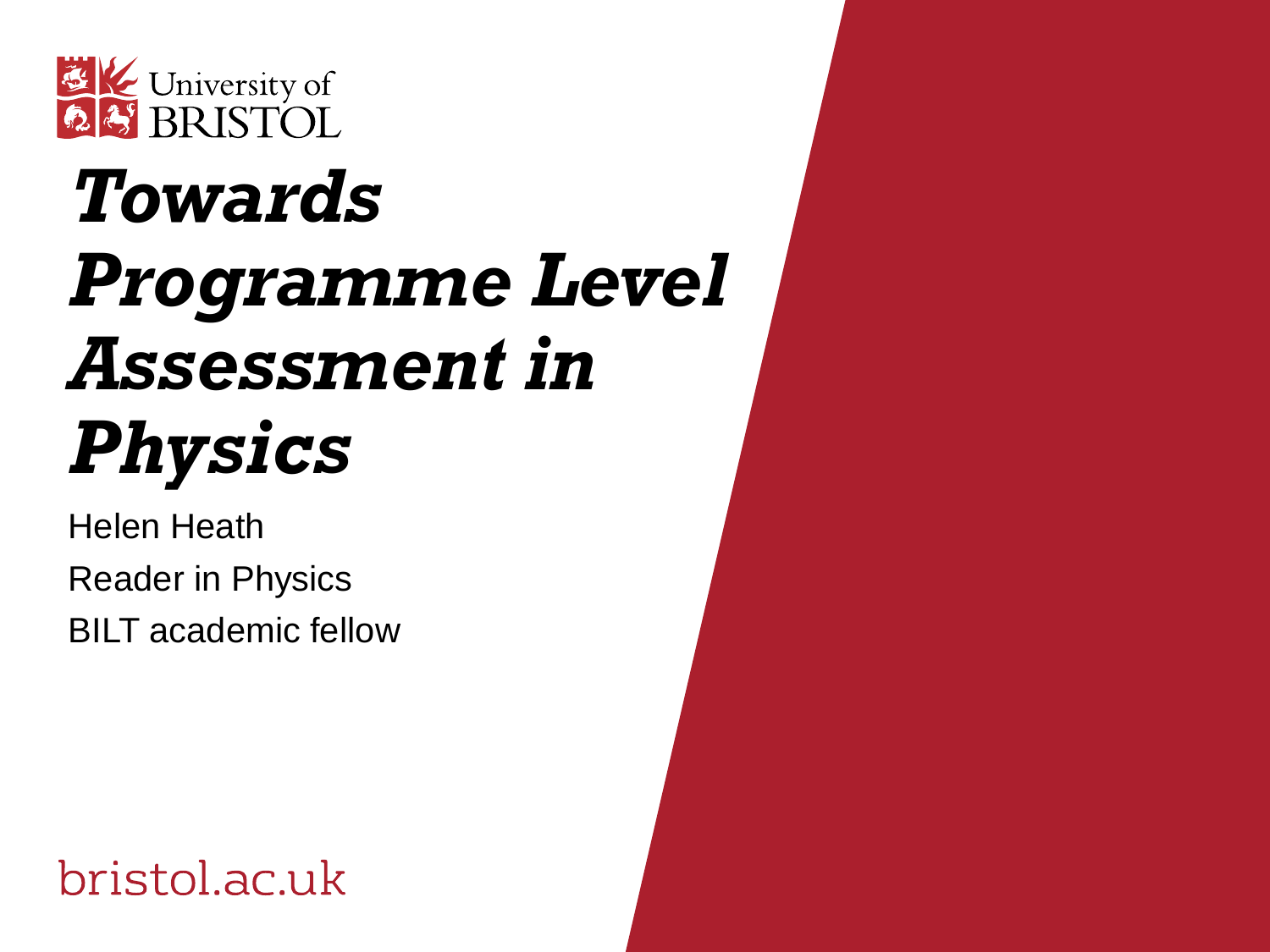# Background

- The University of Bristol is keen to promote Programme Level Assessment across the Institute.
- I have been a Bristol Institute of Learning and Teaching (BILT) Fellow for the last year with a focus on Programme Level Assessment (PLA).
- Some schools are piloting a programme level approach
	- Most recently I have been interviewing those most closely involved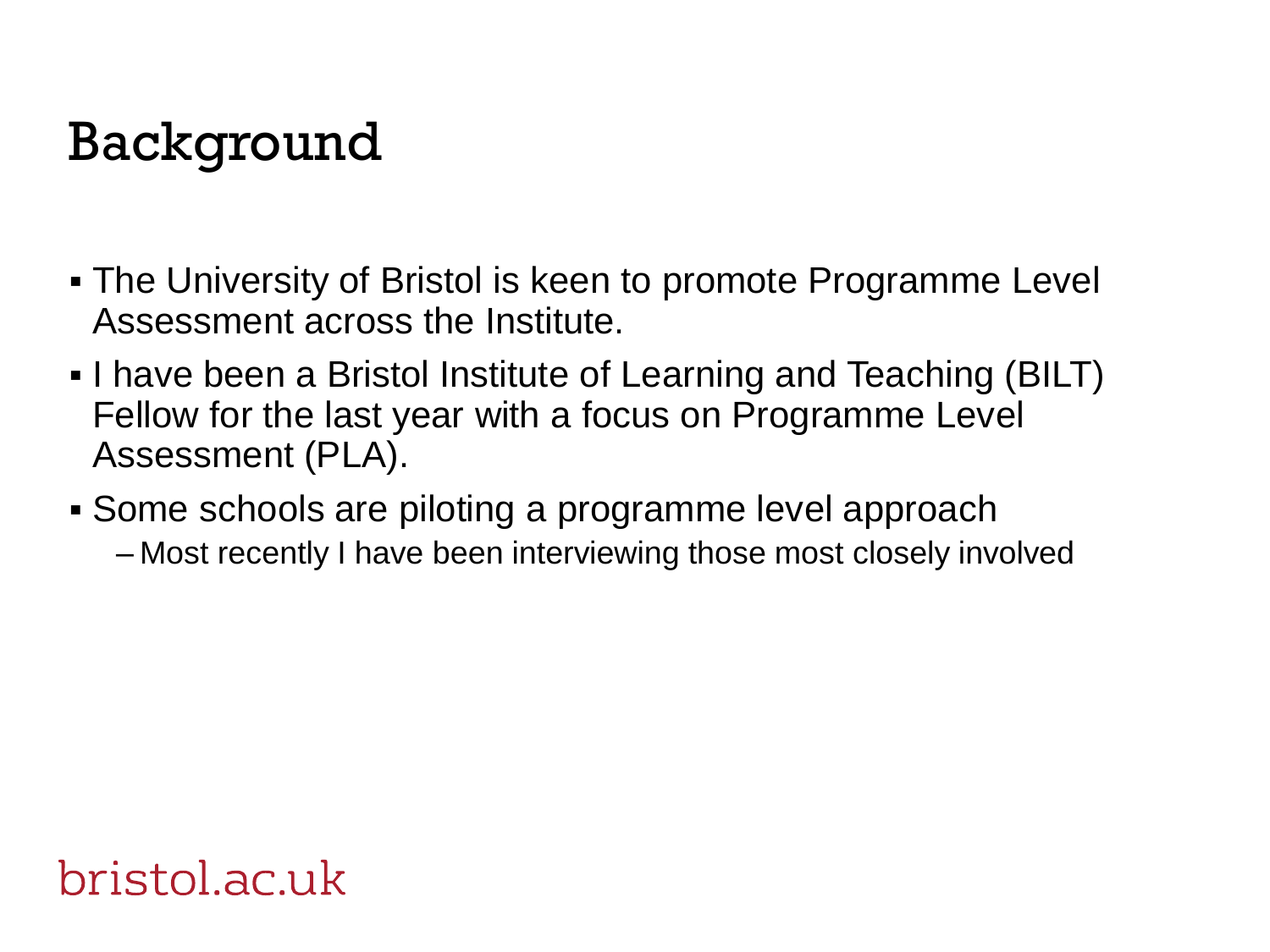### Programme Level Assessment

- "Programme focused assessment is specifically designed to address major programme outcomes rather than very specific or isolated components of the course. It follows then that such assessment is integrative in nature, trying to bring together understanding and skills in ways which represent key programme aims. As a result, the assessment is likely to be more authentic and meaningful to students, staff and external stakeholders."
- "The case for programme focussed assessment". PASS position paper. 2012
- <https://www.brad.ac.uk/pass/resources/position-paper.pdf>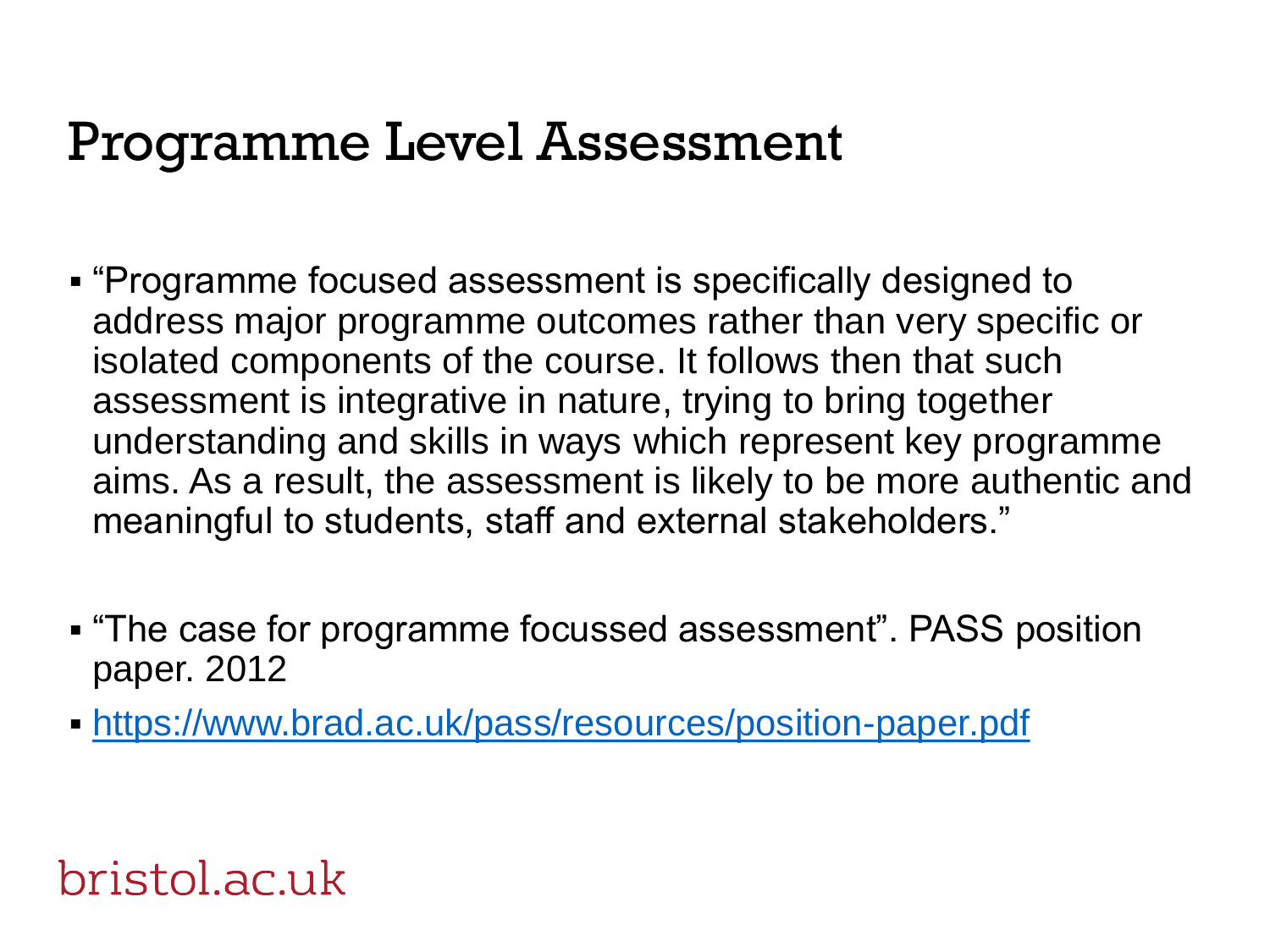#### [https://www.brad.ac.uk/pass/about/PASS\\_final\\_report.pdf](https://www.brad.ac.uk/pass/about/PASS_final_report.pdf)

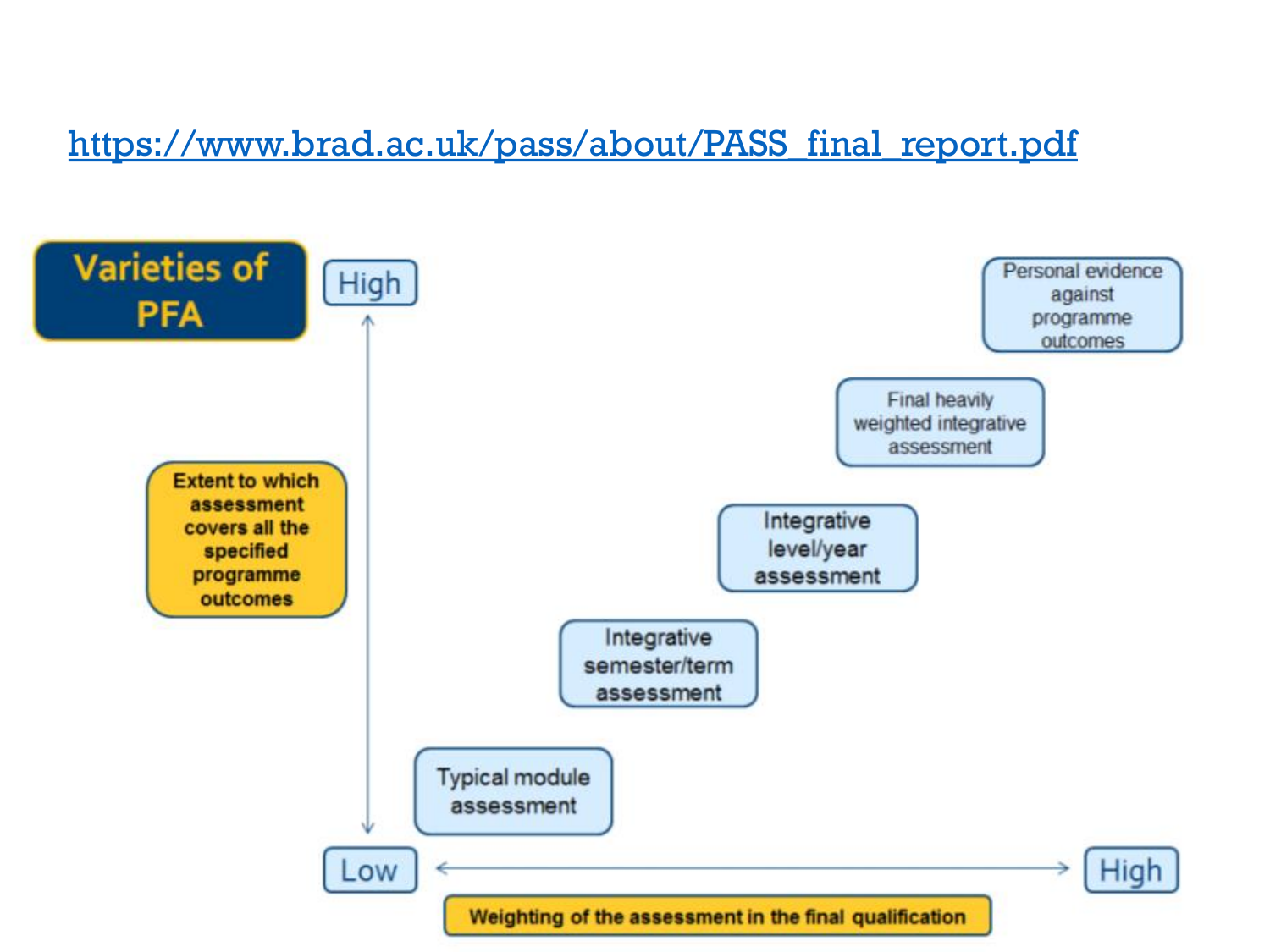### Discussions with pilot schools

- How far schools have move dis very dependent on where they are. – Stage in the curriculum review cycle
	- Extent to which they are already aware of programme level outcomes ➢ Professionally accredited programmes have a good sense of the overall aims
	- Number of joint honours programmes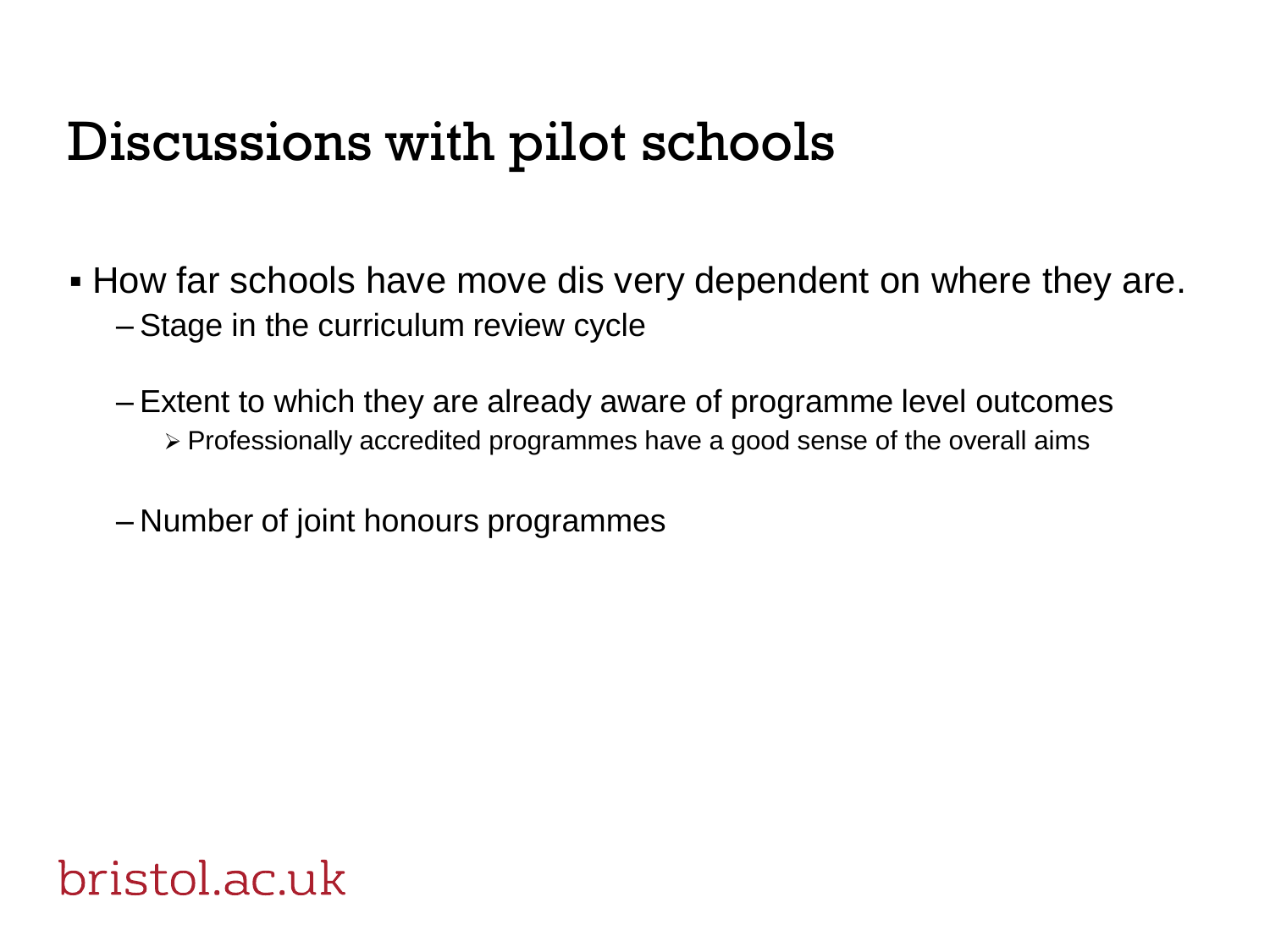### Comment

- ▪While looking into programme level assessment I have felt that there are significant tensions.
- More formative and less summative assessment should help student development but fewer summative assessments inevitably means that these assessments are higher stakes.
- Devising good innovative assessment methods that are targeted at testing the learning outcomes is desirable but too many different types of assessment can be confusing to students.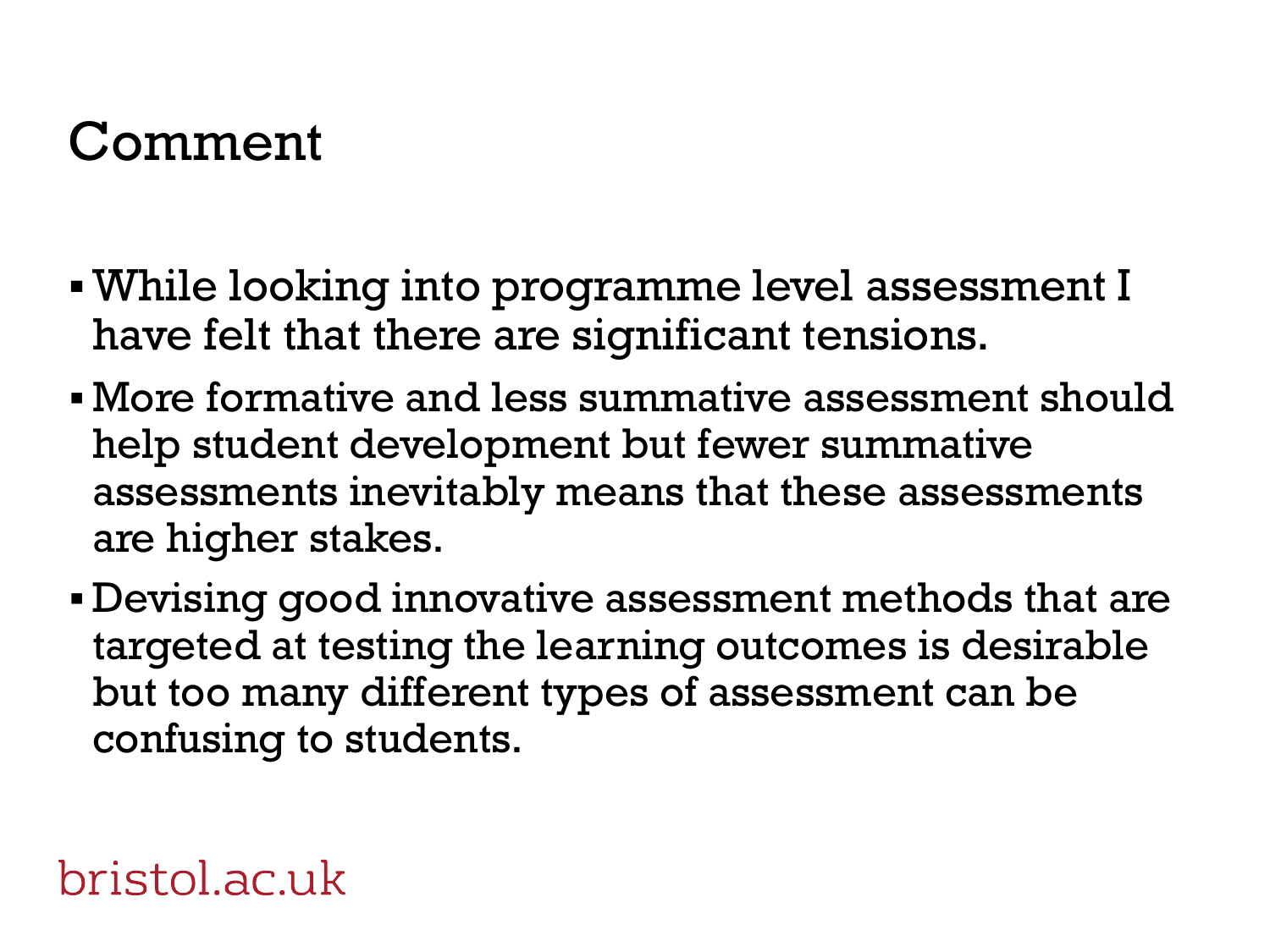### PLA in Physics

- Accreditation does mean that we review content and skills against the Core of Physics
- Physics programmes have quite heavily weighted final year projects which integrate many of the softer skills and application of physics.
- Perception of formative feedback offered in science by the "outside world" may not be quite correct.
	- Formative v summative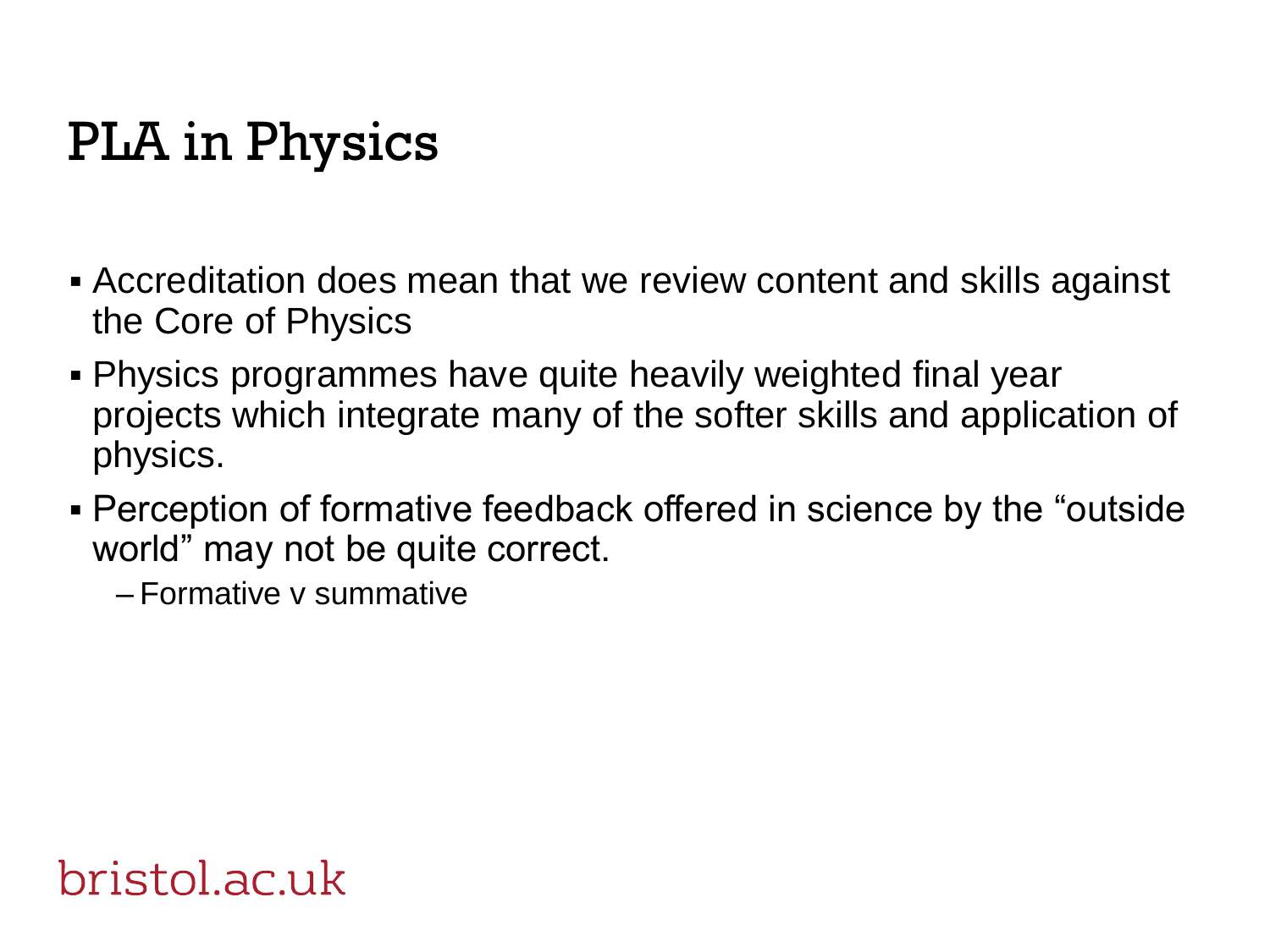#### Sheet 3: TESTA Programme Audit Data: Disciplinary Patterns (Median

| Variable                             | Creative<br>Subjects<br>$(n=7)$ | Humanities and<br>Social Sciences<br>$(n=31)$ | <b>Pure Sciences</b><br>$(n=7)$ |
|--------------------------------------|---------------------------------|-----------------------------------------------|---------------------------------|
| <b>Total Number of assessments</b>   | 37                              | 50                                            | 196                             |
| Number of summative                  | 35                              | 39                                            | 131                             |
| Number of formative                  | 3                               | 5                                             | 0                               |
| Varieties of assessment              | 14                              | 12                                            | 8                               |
| Proportion of exams                  | 3%                              | 19%                                           | 44%                             |
| Time to return marks and<br>comments | 21 days                         | 21 days                                       | 21 days                         |
| Volume written feedback              | 6,900 words                     | 7,300 words                                   | 1,502 words                     |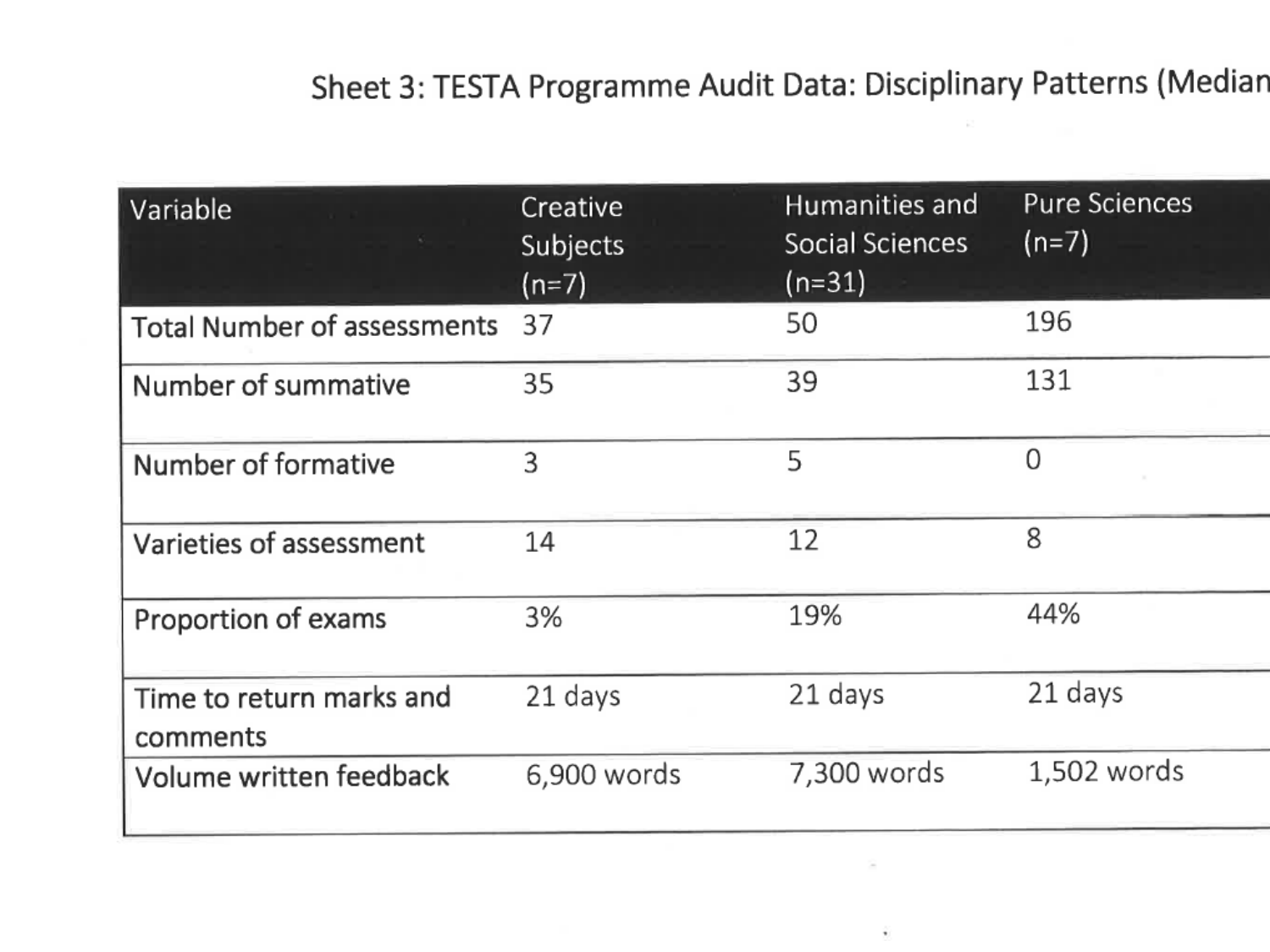### Physics at Bristol – Where are we?

- Preparing for IoP accreditation visit Spring 2019
	- Opportunity to review afterwards
- School concerns over student stress, NSS (assessment and FB) and drop out rates.
	- Not only a Physics concern
- 2<sup>nd</sup> & 3<sup>rd</sup> year lecturers feel they have to re-teach material
- **.** Students feel laboratory demand too much work.
- Increased student numbers
- Programmes in association with Chemistry, Maths, Philosophy, Centre for Innovation, Earth Sciences plus language options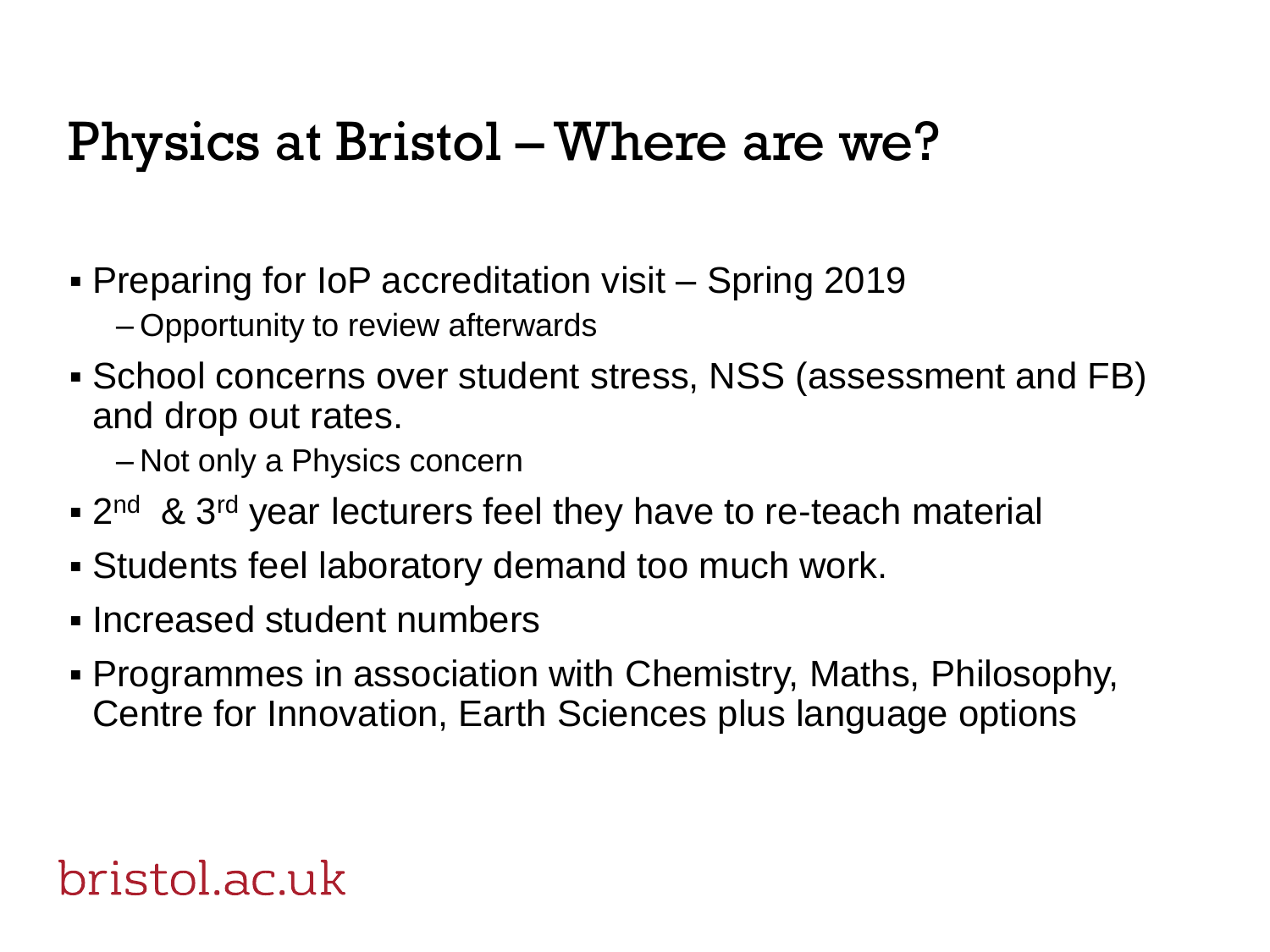### Comments

- $\bullet$  With students averaging ~60% on exams they don't know everything from previous years
	- Want to try and focus what they do know
- Staff workload
	- Target support where it is needed
- Student stress
	- What if we could remove some of the jeopardy from unseen exams
	- Ensure assessments are spaced.
	- Support those who need help in a particular area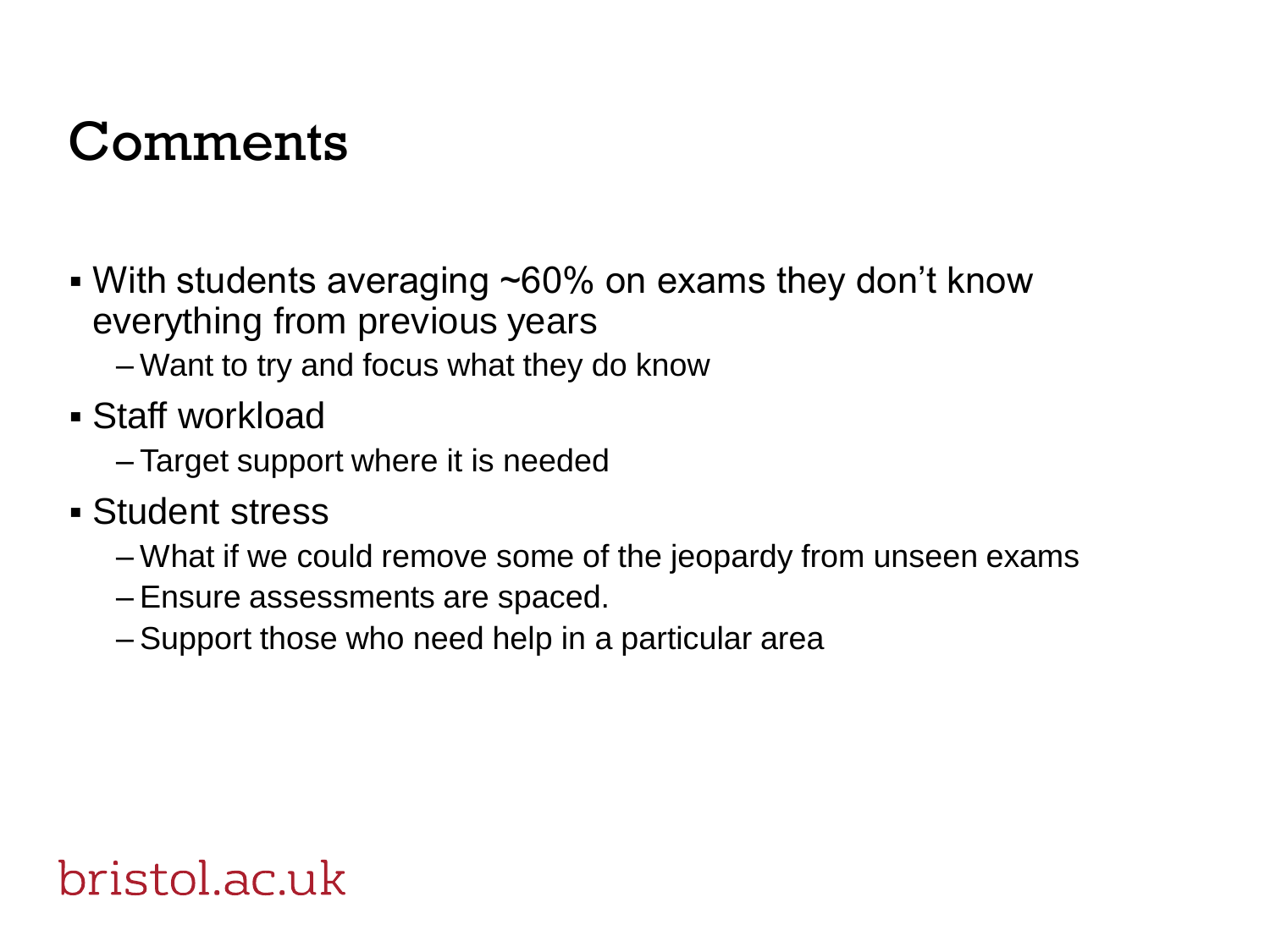# Assumptions

- 1) We need some sort of unseen assessment, otherwise we cannot tell if students can complete a problem on their own.
	- Two students can independently produce identical solutions to simple problems.
- 2) We can define a set of core material in ealy years that students need to have mastered to progress but that the point in the year when students master it is not important.
- 3) We wish to maintain standards but ensure students can reach them

#### bristol.ac.uk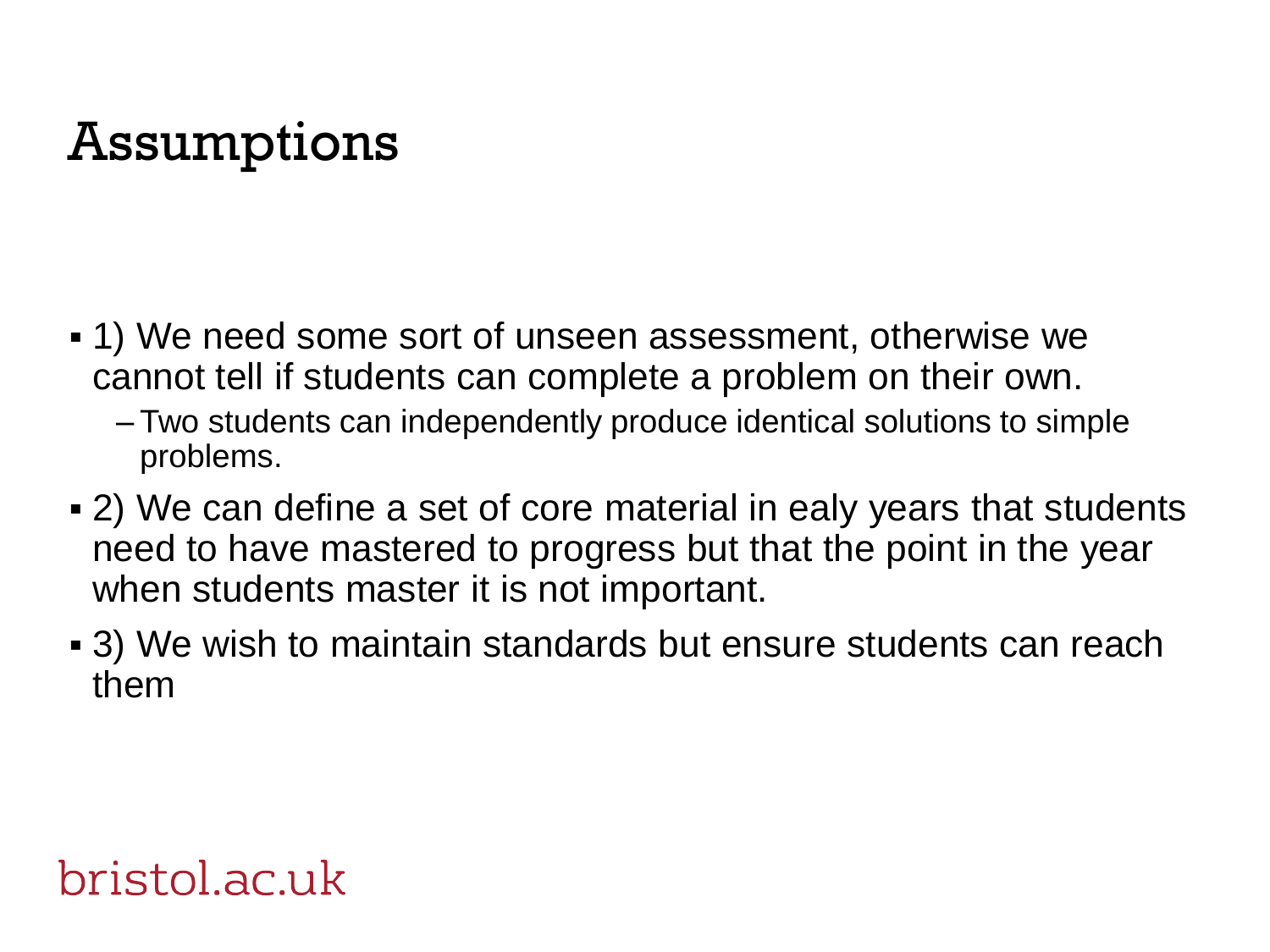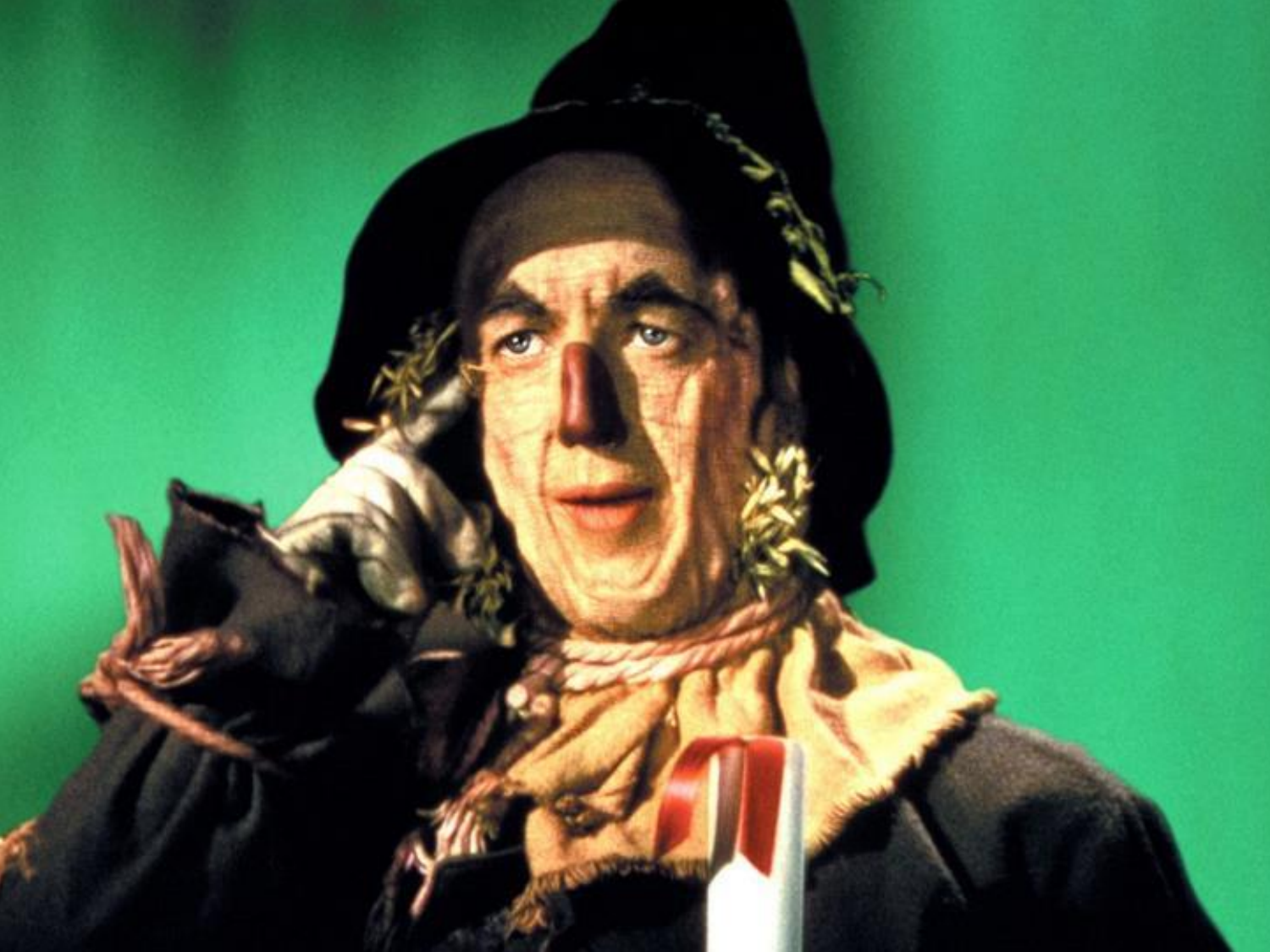## Proposal

- Assessment of Core Physics in each year is mainly via a "portfolio" of demonstrated compétencies judged by repeatable pass/fail tests.
	- ➢ online tests or short answer tests
	- $\triangleright$  laboratory exercises
	- ➢ other skills based activities.
- Expected time line for passing the tests synchronised with lecture delivery
	- Extra classes for students who failed topics.
- Students who completed the portfolio would have met the requirements for progression in Physics.
- End of year synoptic papers and a laboratory assessment.
	- Since all students have met the minimum requirement so these exams could contain a significant element of student choice.
	- –Where needed the year mark would be the higher of the average of the June assessments and the pass mark.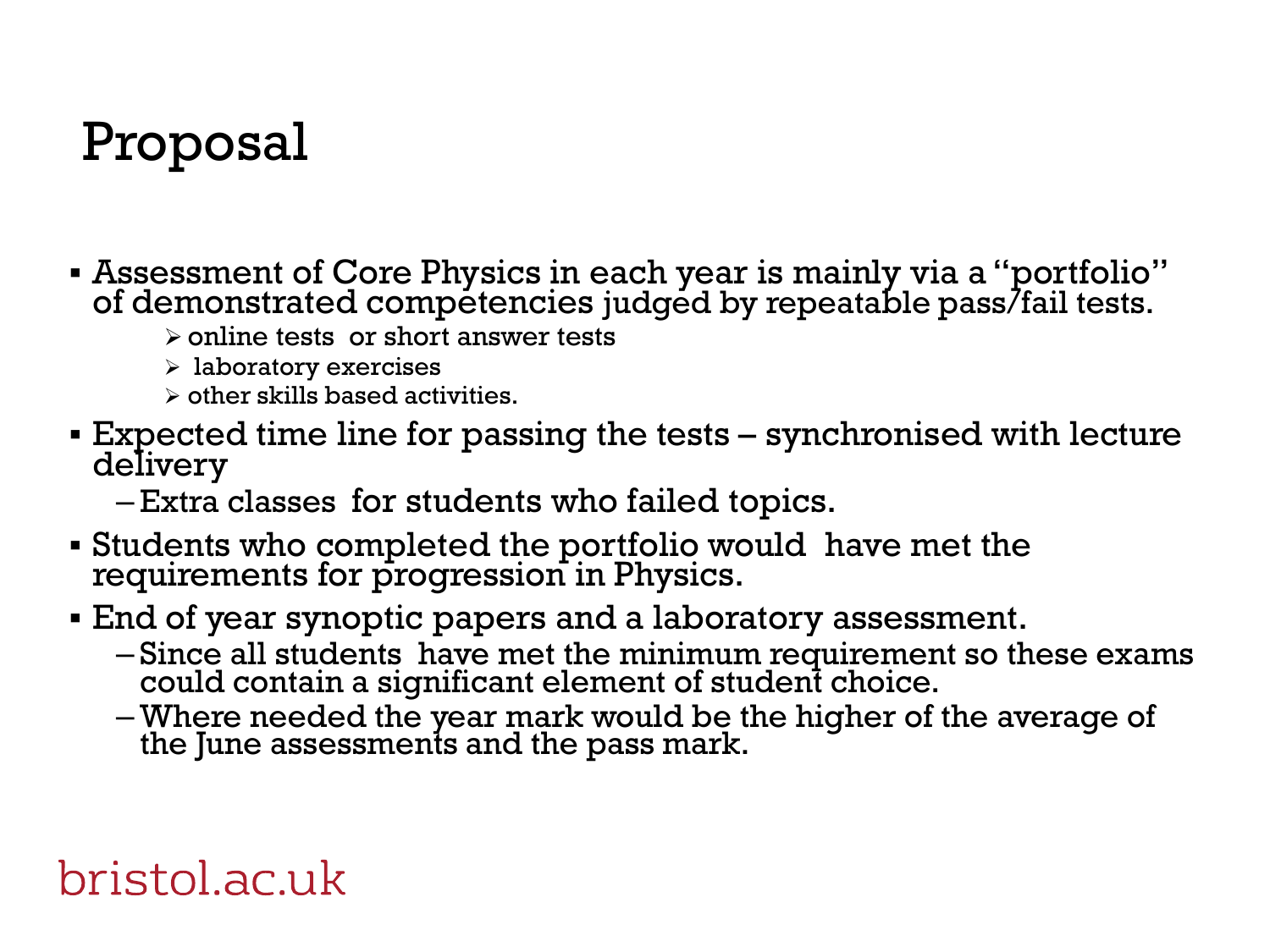

### bristol.ac.uk

https://pixabay.com/